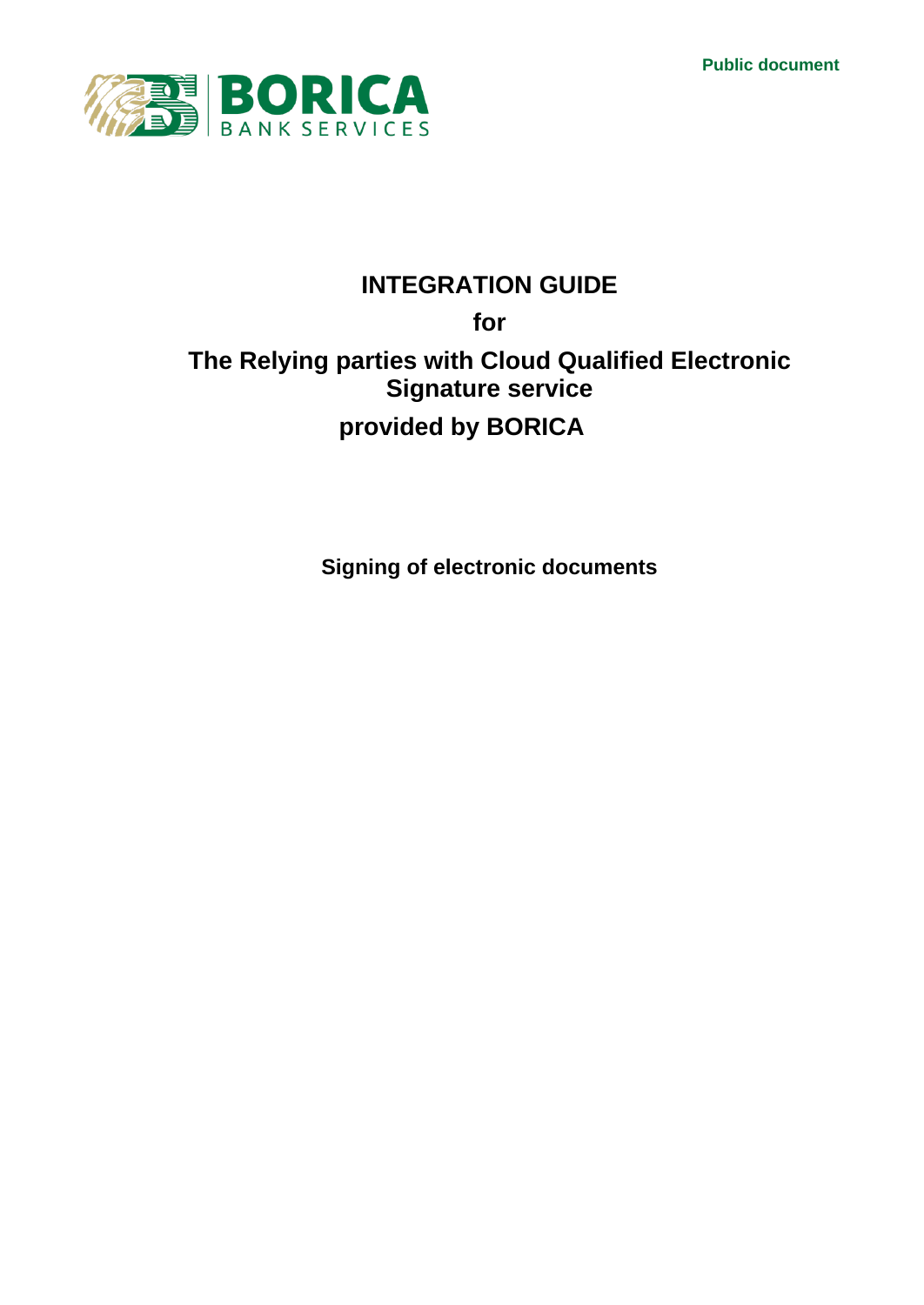# **CONTENTS**

|     | ACRONYMS                                                                                                           |
|-----|--------------------------------------------------------------------------------------------------------------------|
|     | Basic Scenario 1 - Sign document with Cloud Qualified Electronic Signature using client identifier (asynchronous)4 |
| 1.1 |                                                                                                                    |
| 1.2 | Step 2: CAS uses /sign/{callbackId} function (getSignedResult) or /sign/rpcallbackid/{rpCallbackId} function       |
|     | (getSignedResultByRpCallbackId) to check the status of the requested document (using "Polling" mechanism) 6        |
| 1.3 |                                                                                                                    |
| 2   | Basic Scenario 2 - Sign document with Cloud Qualified Electronic Signature QR code (asynchronous)10                |
| 2.1 |                                                                                                                    |
| 2.2 | Step 2: CAS uses /sign/{callbackId} function (getSignedResultUsingGET) to check the status of the requested        |
|     |                                                                                                                    |
| 2.3 |                                                                                                                    |
| 3   |                                                                                                                    |
| 4   | Optional Scenario 2 – The Relying party CAS checks if a customer owns Cloud QES and downloads its content16        |
| 5   | Optional Scenario 3 – The Relying party CAS downloads customers Cloud QES using profile ID 17                      |
| 6   | Optional Scenario 4 - The Relying party CAS downloads archived documents from QLTPS 18                             |
|     | Optional Scenario 5 - The Relying party CAS downloads reports(evidences) for archived documents from QLTPS         |
|     |                                                                                                                    |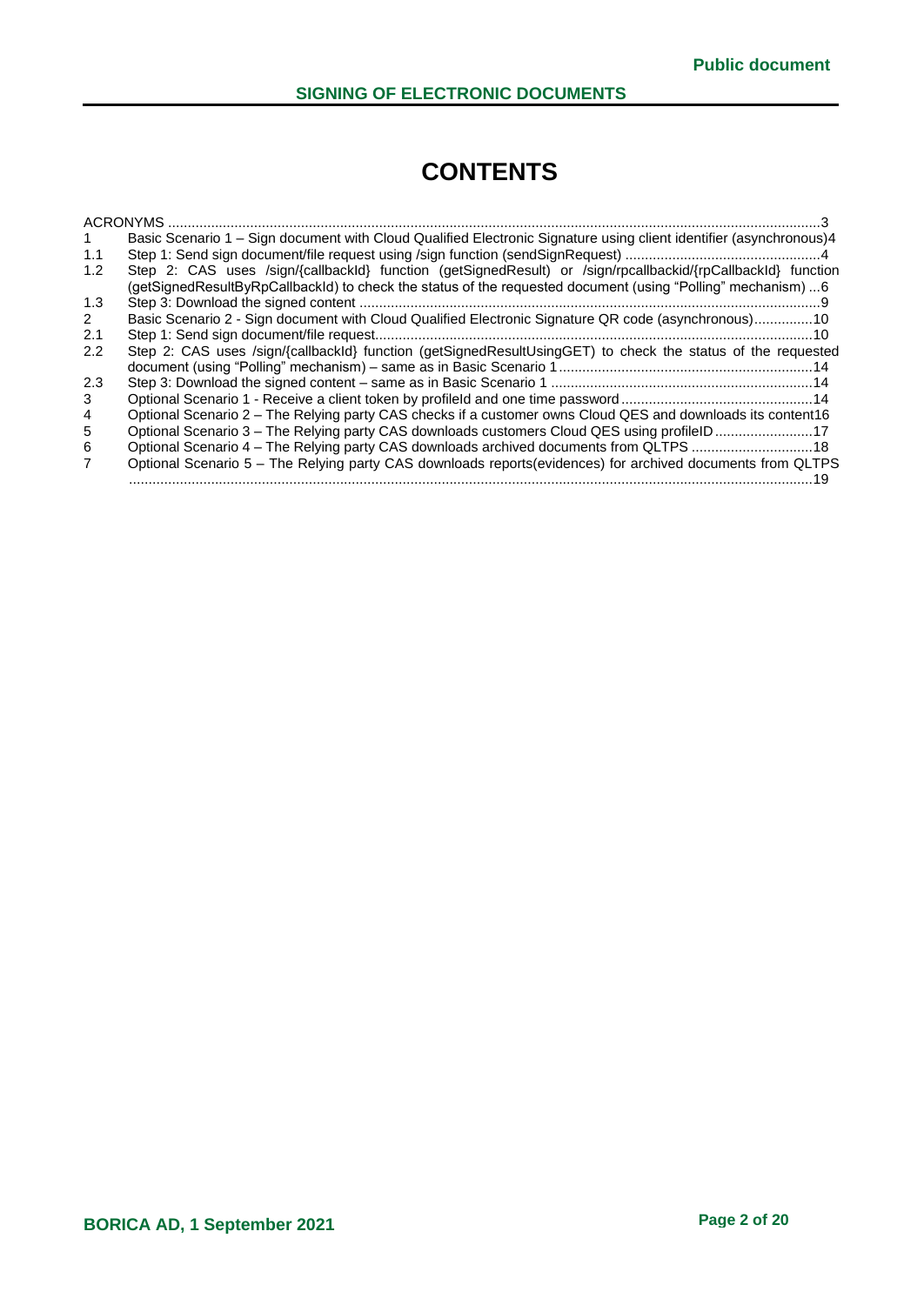## <span id="page-2-0"></span>ACRONYMS

| <b>Certification Authority</b>                                                              |  |  |
|---------------------------------------------------------------------------------------------|--|--|
| <b>Certificate Revocation List</b>                                                          |  |  |
| <b>Cloud Qualified Electronic Signature</b>                                                 |  |  |
| <b>Distinguished Name</b>                                                                   |  |  |
| Uniform civil number assigned to each Bulgarian citizen                                     |  |  |
| Uniform civil number assigned to a foreigner living in Bulgaria                             |  |  |
| electronic Identification, Authentication and trust Services (EU<br>Regulation<br>910/2014) |  |  |
| European Union                                                                              |  |  |
| <b>Hardware Security Module</b>                                                             |  |  |
| <b>On-line Certificate Status Protocol</b>                                                  |  |  |
| <b>Personal Identification Number</b>                                                       |  |  |
| <b>Public Key Infrastructure</b>                                                            |  |  |
| <b>Qualified Certificate</b>                                                                |  |  |
|                                                                                             |  |  |

For additional information related to this document, please contact the Provider at:

41 "Tsar Boris III" Blvd. 1612 Sofia BORICA AD Tel.: 0700 199 10 E-mail: info@borica.bg Official Web site: www.b-trust.bg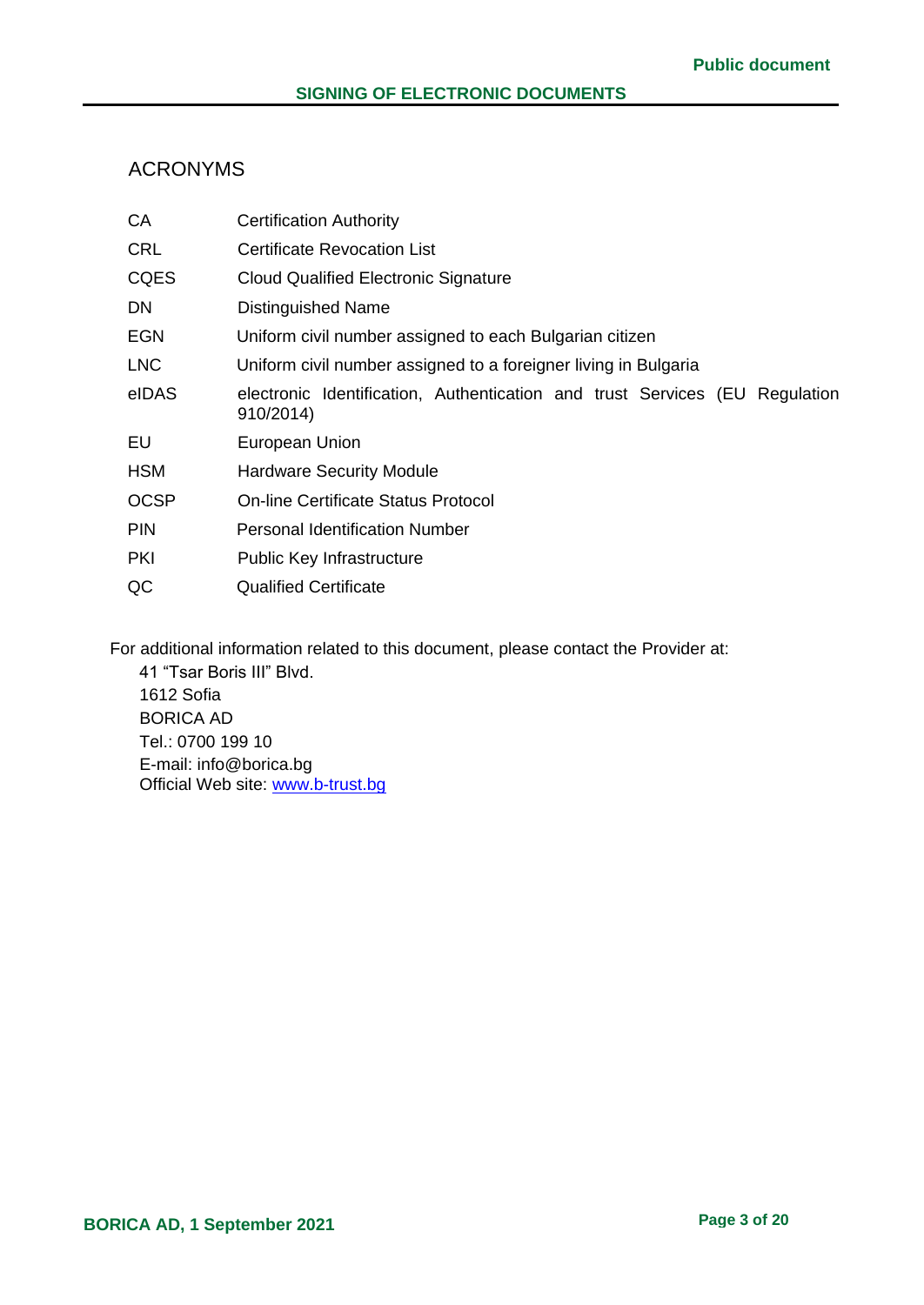## <span id="page-3-0"></span>**1 Basic Scenario 1 – Sign document with Cloud Qualified Electronic Signature using client identifier (asynchronous)**

## <span id="page-3-1"></span>**1.1 Step 1: Send sign document/file request using /sign function (sendSignRequest)**

The Relying party's signing application (CAS) specifies the recipient (sends information how to identify the client(and client certificate) of the signing request through the HEADER parameter rpToClientAuthorization. The following options are available:

- personalId: customer's national personal identifier(bulgarian EGN or personal identifier of foreigner(LNC)).
- certId: customer certificate's identifier. This identifier can be found in B-Trust MOBILE application - the second part of the number next to the name of the customer in CQES menu. For example if the information on the screen is IVAN IVANOV(11111-22222) then certId is 22222. CAS should request this information from the customer with B-Trust MOBILE.
- profileId customer profile's identifier concatenated with OTP password(Authorization code). This information can be found in B-Trust MOBILE application - from menu CQES - button CODE for the corresponding certificate.
- clientToken customer's client token. In that case the customer is already registered in CAS enetering his profileId and OTP(Authorization code). This is done through /auth function (clientAuthUsingPOST) of this API which returns the client token as a result.

#### rpToClientAuthorization:

- personalId:put egn (Bulgarian national id)
- profileId:032-552574:523112
- clientToken:TPC7416DC60EEEC8252E2531413010AD170
- certId:1234

#### **URL: [https://cqes-rptest.b-trust.bg/signing-api/v2/sign](https://cqes-api.dev.srv/signing-api/v2/sign) METHOD: POST REQUEST HEADERS**

| <b>KEY</b>              | <b>VALUE</b>      | <b>MANDATORY FIELD</b> |
|-------------------------|-------------------|------------------------|
| Accept-language         | $bg \parallel en$ | false                  |
| relyingPartyID          | 123456789         | true                   |
| rpToClientAuthorization | personalId:egn    | true                   |
| accept                  | application/json  | true                   |
| Content-Type            | application/json  | true                   |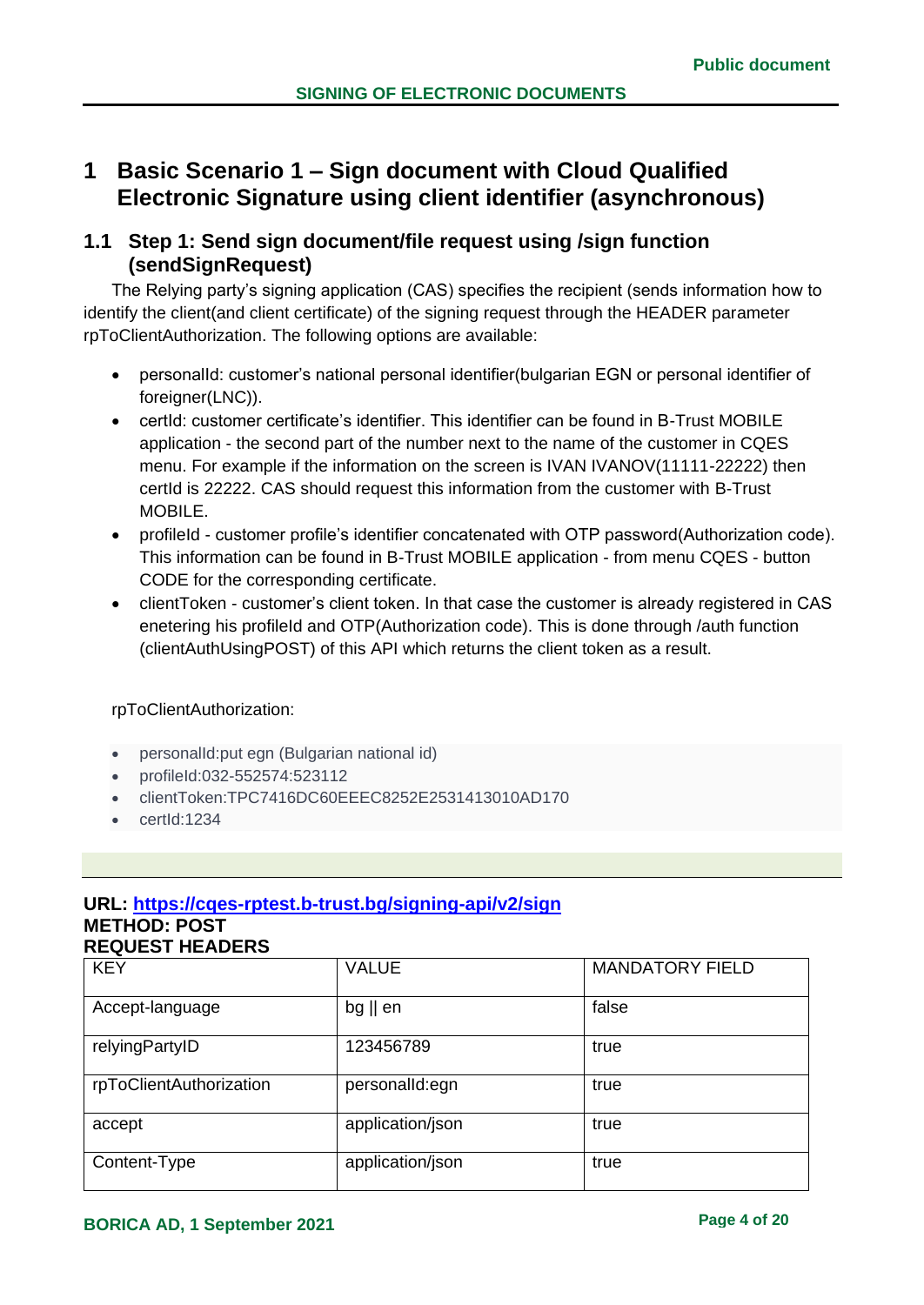## **REQUEST BODY**

{

"contents": [ //A list with contents(DOCUMENT, DIGEST or TEXT) that should be signed

{

 "confirmText": "Document for signing: test.xml", //This parameter is used in order to determine the dialog box(and the text in it) to confirm signing in B-Trust MOBILE

 "contentFormat": "BINARY\_BASE64", //Type of the content(in the 'data' parameter) that will be signed (DIGEST, BINARY\_BASE64 or TEXT)

"data":

"PHRlc3Q+CiAgIDx0aXRsZT7QotC10YHRgtC+0LIg0LTQvtC60YPQvNC10L3Rgjx0aXRsZT4KICA8 Y29udGVudD7QotC10YHRgtC+0LLQviDRgdGK0LTRitGA0LbQsNC90LjQtTwvY29udGVudD4KPH Rlc3Q+", //The content that will be signed. If the contentFormat parameter is BINARY\_BASE64 or DIGEST, then this content(in data parameter) should be BASE64 encoded

"fileName": "test.xml", //Name of the document(file) that will be signed

"hashAlgorithm": "SHA256", //Signature digest algorithm (SHA256 or SHA512)

 "padesVisualSignature": false, //This parameter is used in order to specify if the signature in PDF signed file should be visualized in the signed file

"signaturePosition": { //Specifies the signature position in PDF signed file

"imageHeight": 100, //Sets a height of the signature field in PDF signed document

"imageWidth": 100, //Sets a width of the signature field in PDF signed document

"imageXAxis": 100, //Sets a upper left X coordinate of the signature field

"imageYAxis": 100, //Sets a upper left Y coordinate of the signature field

 "pageNumber": 1 //Sets a page number where the signature field should be placed NOTE the counting starts from 1 (one) for the first page of the PDF document

},

"signatureType": "XADES\_BASELINE\_LTA\_ENVELOPING", //Signature type algorithm

 "toBeArchived": true //This parameter is used in order to specify that the signed documents should be archived in QLTPS(Qualified Long Term Preservation Service) archive

}

],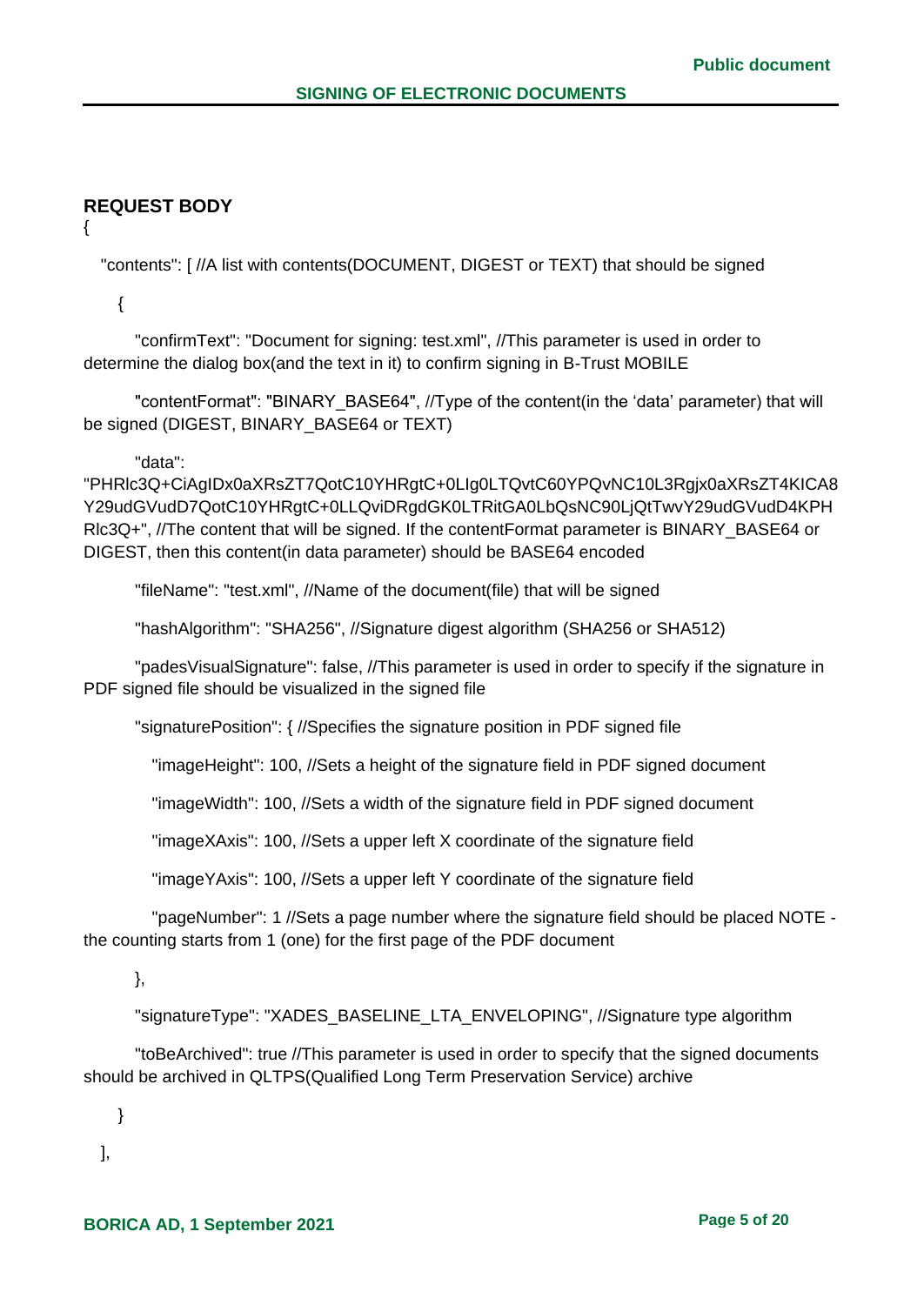"relyingPartyCallbackId": 12264785, //ID of the request in relying party system

 "callbackURL": "https://borica.bg/callbackURL", //URL address of WS where the relying party will be notified when the request is signed

 "payer": "RELYING\_PARTY", //Who will be charged in order to pay for the sign operation (Client(CLIENT) or Relying party(RELYING\_PARTY))

"isLogin": false //Flag that specifies if the request is for login in relying party system

}

## **RESPONSE**

As a result of this function CAS receives callbackId with which to check the status of the requested document(asynchronous).

#### **RESPONSE HEADERS**

| <b>KEY</b>   | <b>VALUE</b>     |
|--------------|------------------|
| Content-Type | application/json |

## **RESPONSE BODY**

Status 202

{

"data": {

 "callbackId": "3fa137c6-b70f-4e63-bb37-e8d715644740",//Callback ID of the signature request. This ID is used to check the status of the signature request with /sign/{callbackId} function

 "validity": "2021-09-13T18:54:32.173+00:00"//End date of the validity of the signing request. Till this date the relying party can check the status of the signing request with /sign/{callbackId} function.

},

"responseCode": "ACCEPTED", //Response code (status of the response)

"code": "ACCEPTED", //Response code (status of the response)

 "message": "The request has been accepted." //Response message. The message can be localized with 'Accept-language' header

}

## <span id="page-5-0"></span>**1.2 Step 2: CAS uses /sign/{callbackId} function (getSignedResult) or /sign/rpcallbackid/{rpCallbackId} function (getSignedResultByRpCallbackId) to check the status of the requested document (using "Polling" mechanism)**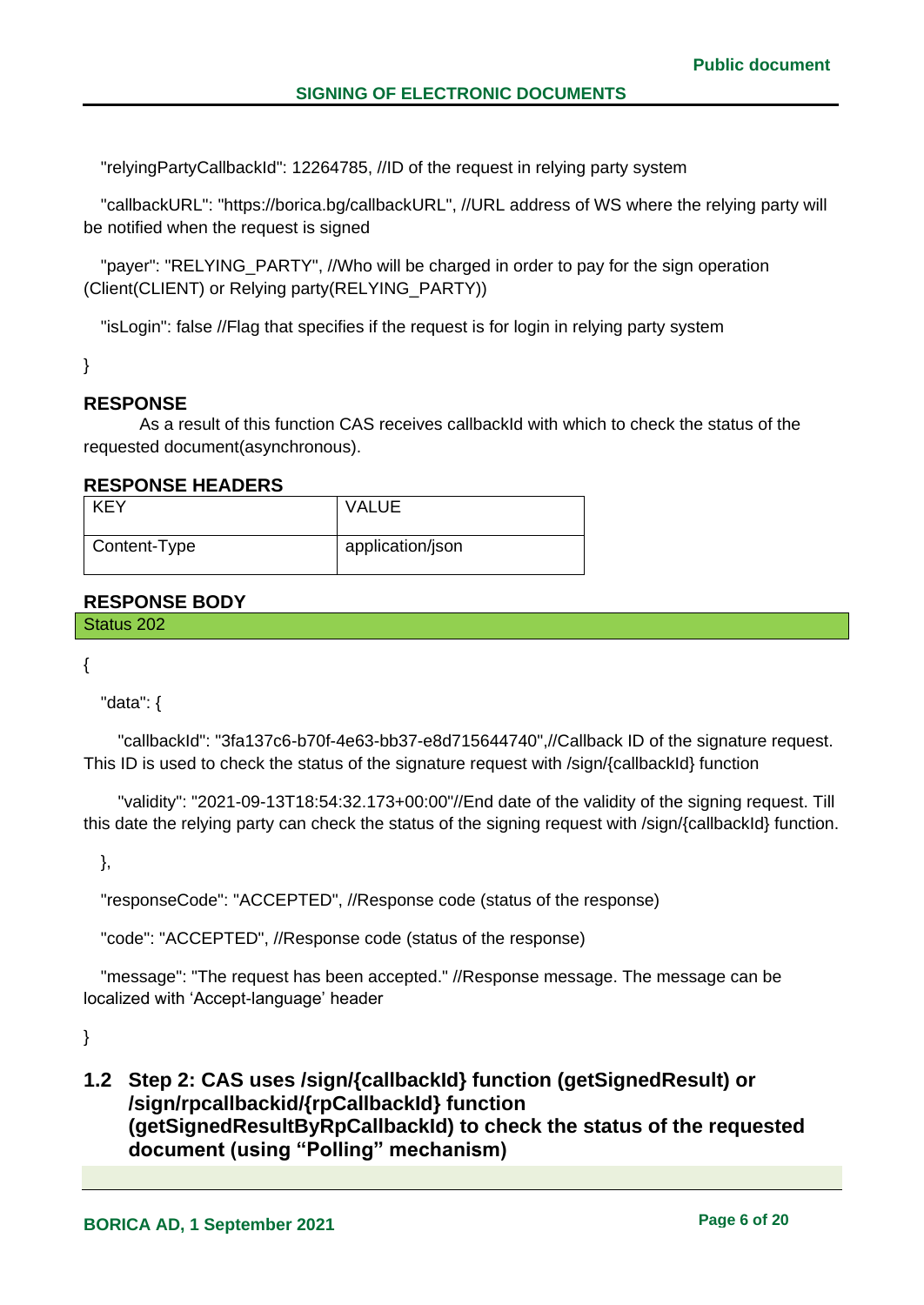#### **URL: [https://cqes-rptest.b-trust.bg/signing-api/v2/sign/{callbackId}](https://cqes-rptest.b-trust.bg/signing-api/v2/sign/%7bcallbackId%7d) or [https://cqes](https://cqes-rptest.b-trust.bg/signing-api/v2/sign/rpcallbackid/%7brpCallbackId%7d)[rptest.b-trust.bg/signing-api/v2/sign/rpcallbackid/{rpCallbackId}](https://cqes-rptest.b-trust.bg/signing-api/v2/sign/rpcallbackid/%7brpCallbackId%7d) (if the CAS has specified relyingPartyCallbackId in sendSignRequest operation) METHOD: GET**

## **REQUEST HEADERS**

| <b>KEY</b>      | <b>VALUE</b>      | <b>MANDATORY FIELD</b> |
|-----------------|-------------------|------------------------|
| Accept-language | $bg \parallel en$ | false                  |
| relyingPartyID  | 123456789         | true                   |
| accept          | application/json  | true                   |

#### **REQUEST PARAMETERS**

PATH:

- callbackId // Callback ID(request id) result of the synchronous operation /sign request (sendSignRequest); or
- rpCallbackId // Relying party callback ID (request id in relying party system)

#### **RESPONSE HEADERS**

| <b>KEY</b>   | <b>VALUE</b>     |
|--------------|------------------|
| Content-Type | application/json |

#### **RESPONSE BODY**

Status code 206 – document is not signed

```
{
```
"data": {

 "cert": null, //The X509 certificate(BASE64 encoded) that is used to sign the request. It is returned only when contentFormat parameter is SIGNATURE

 "signatures": [ //A list with signatures and and requests' statuses. The list is ordered in order of the requested documents

{

"status": "IN\_PROGRESS", //Signature response status that will is returned as result

 "signature": null, //Contains the signature or reference the signed document. If the content signature type is SIGNATURE then the digital signature is returned in this field. In all other content signature types an ID of the signed document is returned. This document can be downloaded with getSignedContent operation.

"signatureType": null //Signature type of the result

```
 }
     ]
},
```
"responseCode": "IN\_PROGRESS", //Response code (status of the response)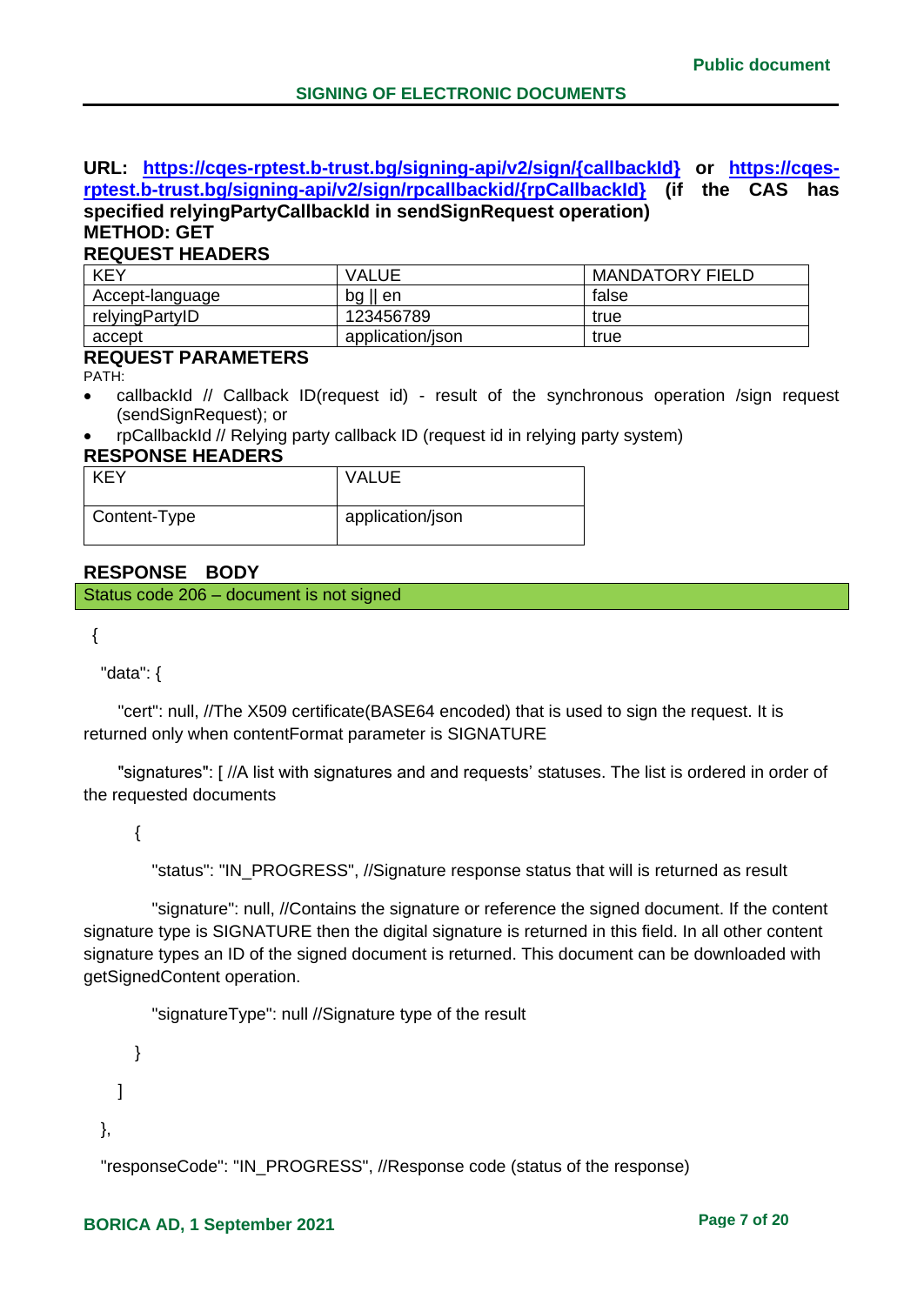"code": "IN\_PROGRESS", //Response code (status of the response)

 "message": "Sign request is in progress." //Response message. The message can be localized with 'Accept-language' header

}

Status code 200 – document is signed

{

"data": {

 "cert": null, //The X509 certificate(BASE64 encoded) that is used to sign the request. It is returned only when contentFormat parameter is SIGNATURE

 "signatures": [ //A list with signatures and and requests' statuses. The list is ordered in order of the requested documents

{

"status": "SIGNED", //Signature response status that will is returned as result

 "signature": "154832", //Contains the signature or reference the signed document. If the content signature type is SIGNATURE then the digital signature is returned in this field. In all other content signature types an ID of the signed document is returned. This document can be downloaded with getSignedContent operation.

"signatureType": "XADES\_BASELINE\_LTA\_ENVELOPING" //Signature type of the result

 } ]

},

"responseCode": "COMPLETED", //Response code (status of the response)

"code": "COMPLETED", //Response code (status of the response)

 "message": "Sign request is completed." //Response message. The message can be localized with 'Accept-language' header

}

Status code 400

{

"code": "BAD\_REQUEST",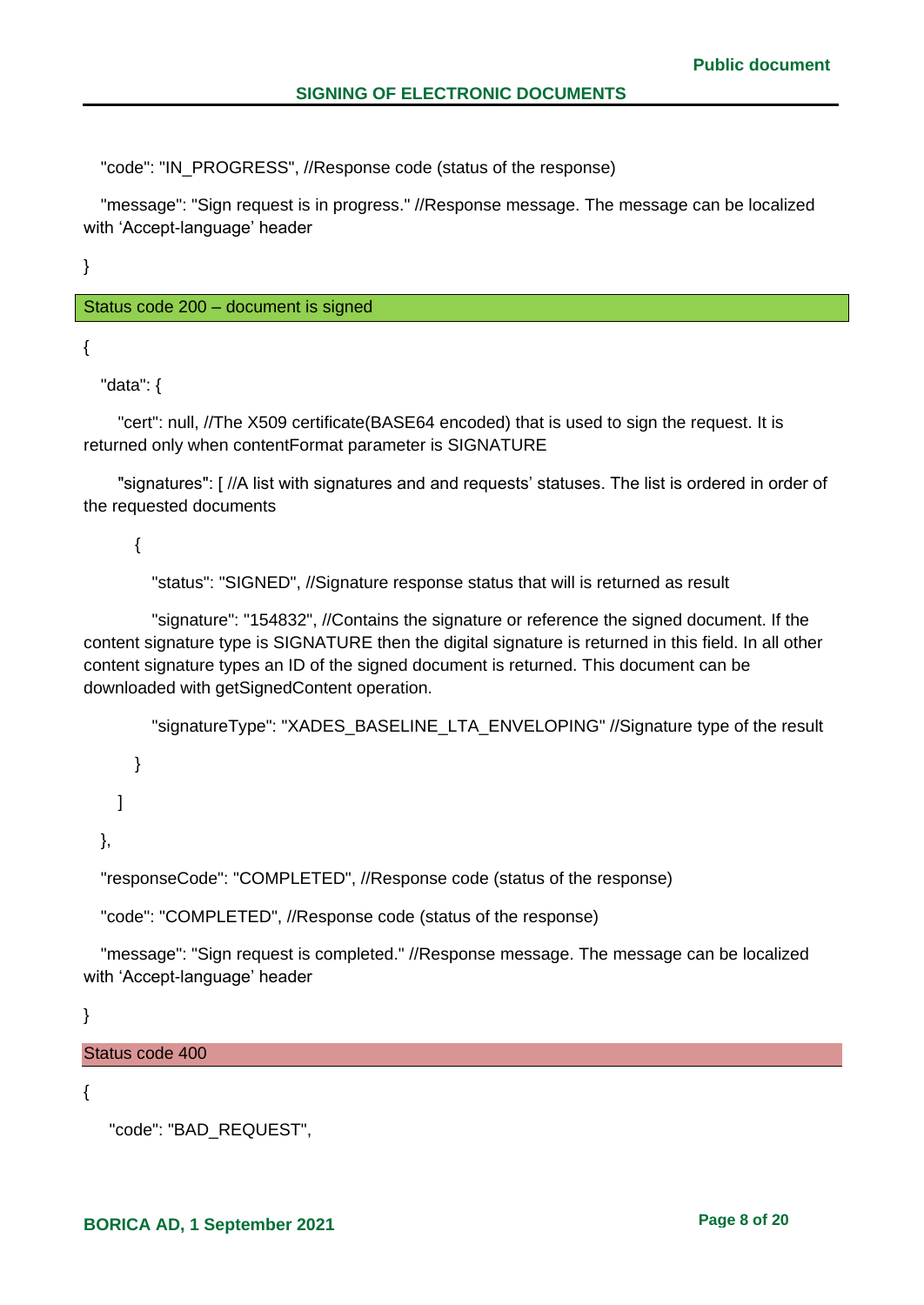"message": "The request could not be understood by the server due to malformed syntax (invalid request parameters)."

}

#### Status code 401

{

```
 "code": "UNAUTHORIZED",
```
"message": "The request is unauthorized."

}

#### Status code 404

{

"code": "NOT\_FOUND",

"message": "The server has not found the signed content."

}

#### Status code 500

{

"code": "ERROR",

 "message": "Internal server error. The server encountered an unexpected condition which prevented it from fulfilling the request."

}

## <span id="page-8-0"></span>**1.3 Step 3: Download the signed content**

After the status of the requested document becomes with status SIGNED the CAS uses /sign/content/{contentId} to download the signed file. This contentId is received in field SIGNATURE after execute /sign/{callbackId} function. If CAS requested that the signed document should be archived this document can be downloaded in the next 10 years. Otherwise, the document can be downloaded in the next 7 days.

## **URL: [https://cqes-rptest.b-trust.bg/signing-api/v2/sign/content/{contentId}](https://cqes-api.dev.srv/signing-api/v2/sign/content/%7bcontentId%7d) METHOD: GET**

#### **REQUEST HEADERS**

| <b>KEY</b>      | VALUE             | <b>MANDATORY FIELD</b> |
|-----------------|-------------------|------------------------|
| Accept-language | $bg \parallel en$ | false                  |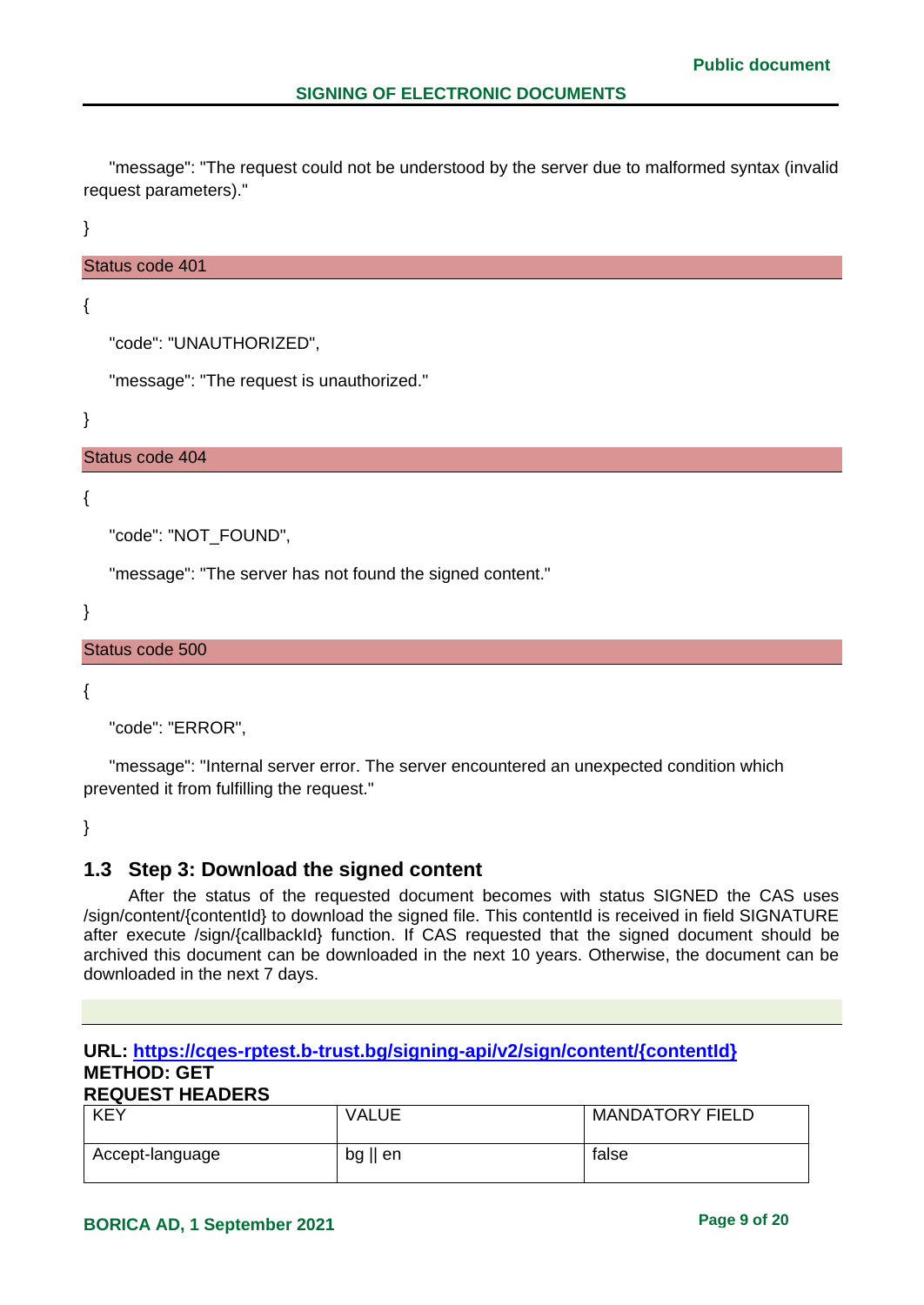| accept         | application/octet-stream | true |
|----------------|--------------------------|------|
| relyingPartyID | 123456789                | true |

# **REQUEST PARAMETERS**

PATH:

• id // Id that is received in field SIGNATURE after execute /sign/{callbackId} operation

#### **RESPONSE HEADERS**

| KFY          | VALUE                                                                |
|--------------|----------------------------------------------------------------------|
| Content-Type | application/xml or<br>application/pdf or<br>application/octet-stream |

### **RESPONSE BODY**

Status code 200

Content of the signed document

Status code 400, 401, 404, 500

## <span id="page-9-0"></span>**2 Basic Scenario 2 - Sign document with Cloud Qualified Electronic Signature QR code (asynchronous)**

## <span id="page-9-1"></span>**2.1 Step 1: Send sign document/file request**

CAS sends document(file) for signing by Cloud QES customer using /signviaqr function(sendSignRequestViaQRUsingPOST). If parameters qrHeight and qrWidth are not specified a link will be received. Otherwise a QR code image(BASE64 encoded) with the specified dimensions will be returned.

## **URL: [https://cqes-rptest.b-trust.bg/signing-api/v2/signviaqr](https://cqes-api.dev.srv/signing-api/v2/)**

### **METHOD: POST**

| <b>REQUEST HEADERS</b> |  |
|------------------------|--|
|------------------------|--|

| <b>KEY</b>      | <b>VALUE</b>      | <b>MANDATORY FIELD</b> |
|-----------------|-------------------|------------------------|
| Accept-language | $bg \parallel en$ | false                  |
| accept          | application/json  | true                   |
| Content-Type    | application/json  | true                   |
| relyingPartyID  | 123456789         | true                   |

#### **REQUEST BODY**

with image size

{

"qrHeight": 200, //Returned QR code height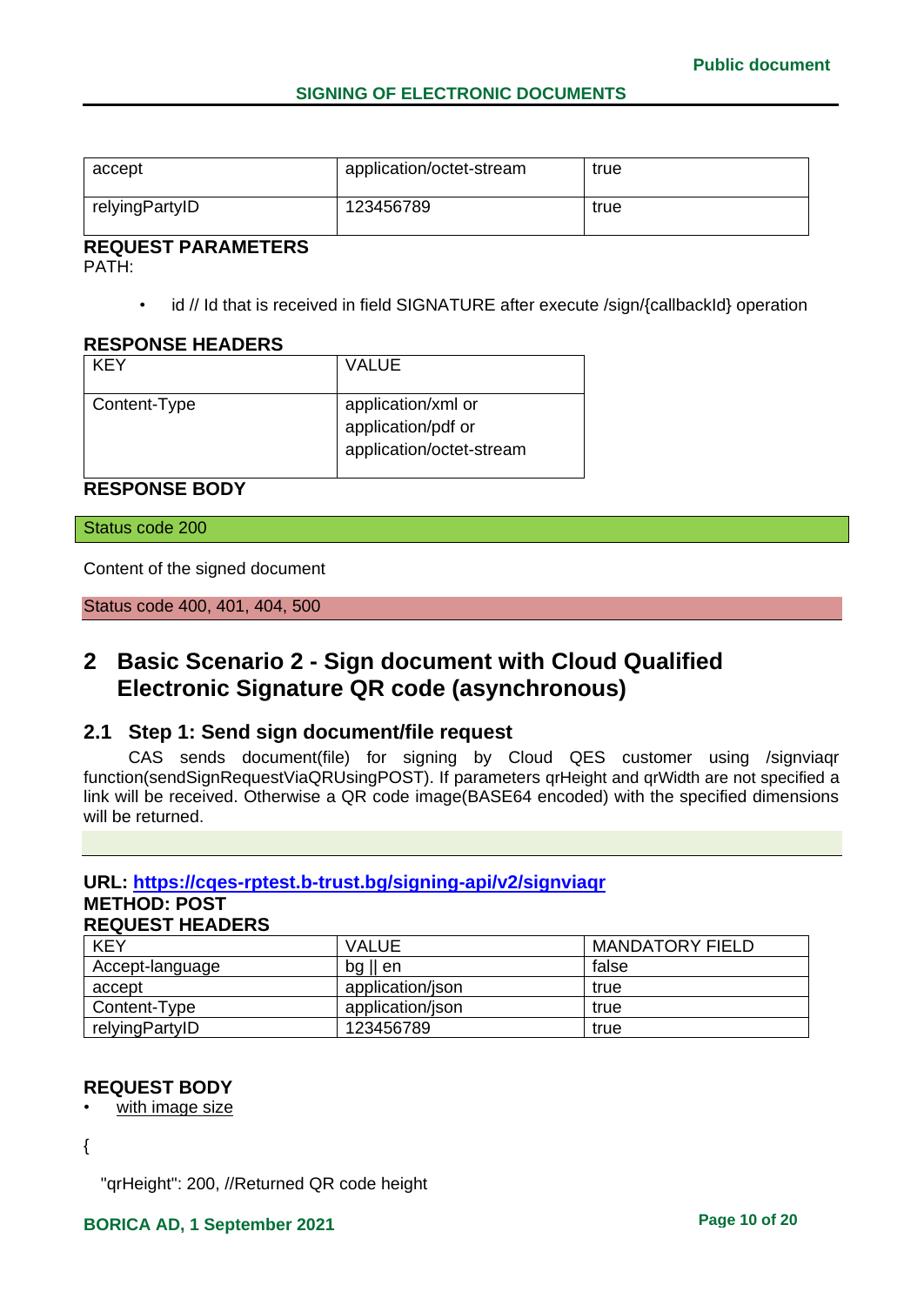"qrWidth": 200, //Returned QR code width

"request": { //Content signing request

"content": { //Content which will be signed by the customer

 "confirmText": "Document for signing: test.xml", //This parameter is used in order to determine the dialog box(and the text in it) to confirm signing in B-Trust MOBILE

 "contentFormat": "BINARY\_BASE64", //Type of the content(in the 'data' parameter) that will be signed

"data":

"PHRlc3Q+CiAgIDx0aXRsZT7QotC10YHRgtC+0LIg0LTQvtC60YPQvNC10L3Rgjx0aXRsZT4KICA8 Y29udGVudD7QotC10YHRgtC+0LLQviDRgdGK0LTRitGA0LbQsNC90LjQtTwvY29udGVudD4KPH Rlc3Q+", //The content that will be signed. If the contentFormat parameter is BINARY\_BASE64 or DIGEST, then this content(in data parameter) should be BASE64 encoded

"fileName": "test.xml", //Name of the document(file) that will be signed

"hashAlgorithm": "SHA256", //Signature digest algorithm

 "padesVisualSignature": false, //This parameter is used in order to specify if the signature in PDF signed file should be visualized in the signed file

"signaturePosition": {//Specifies the signature position in PDF signed file

"imageHeight": 100, //Sets a height of the signature field in PDF signed document

"imageWidth": 100, //Sets a width of the signature field in PDF signed document

"imageXAxis": 100, //Sets a upper left X coordinate of the signature field

"imageYAxis": 100, //Sets a upper left Y coordinate of the signature field

 "pageNumber": 1 //Sets a page number where the signature field should be placed NOTE the counting starts from 1 (one) for the first page of the PDF document

},

"signatureType": "SIGNATURE", //Signature type algorithm

 "toBeArchived": false //This parameter is used in order to specify that the signed documents should be archived in QLTPS(Qualified Long Term Preservation Service) archive

},

"relyingPartyCallbackId": 12264723, //ID of the request in relying party system

 "callbackURL": "https://borica.bg/callbackURL", //URL address of WS where the relying party will be notified when the request is signed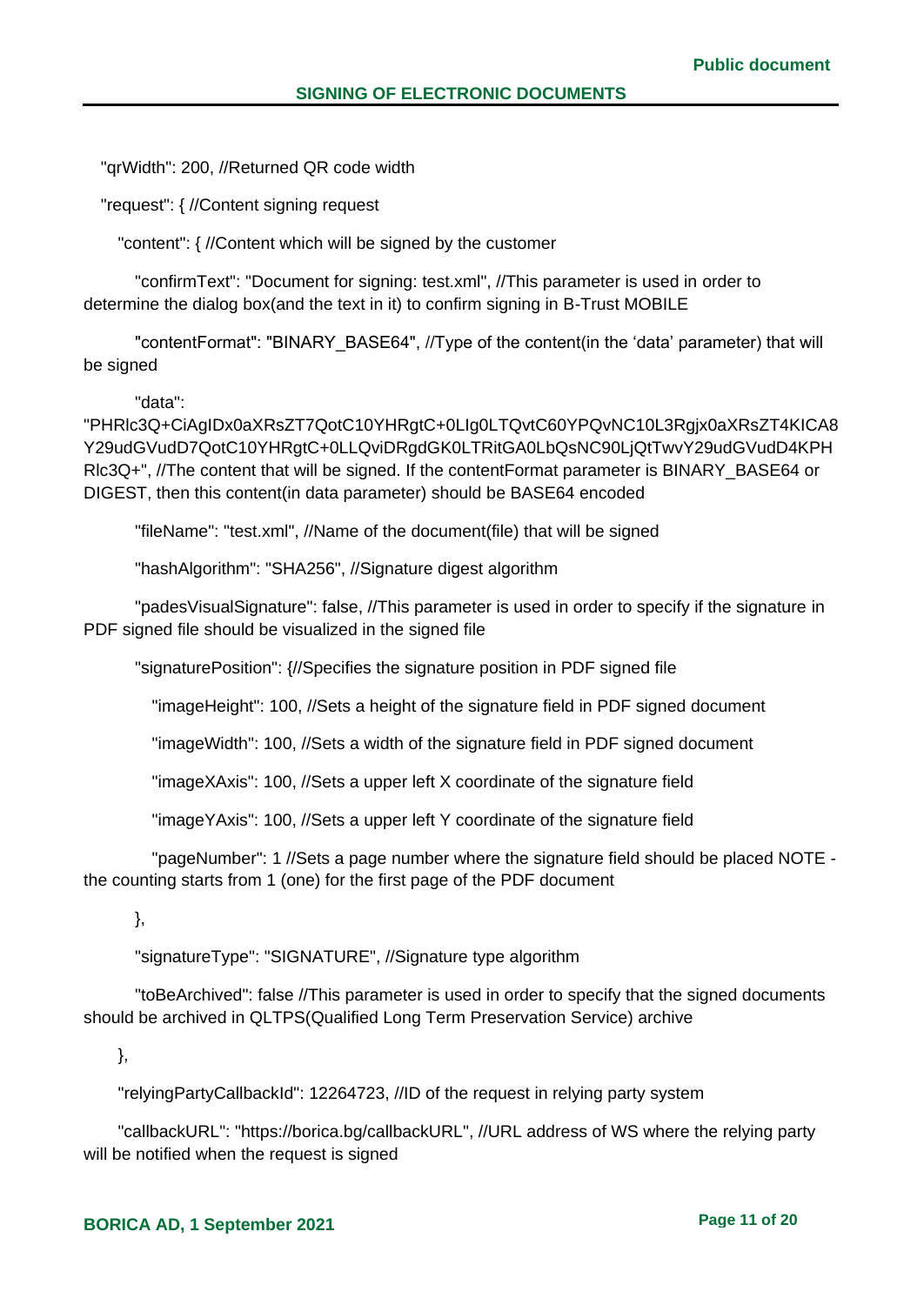"payer": "RELYING\_PARTY", //Who will be charged in order to pay for the sign operation (Client(CLIENT) or Relying party(RELYING\_PARTY))

"isLogin": false //Flag that specifies if the request is for login in relying party system

}

}

without image size

{

"request": { //Content signing request

"content": { //Content which will be signed by the customer

 "confirmText": "Document for signing: test.xml", //This parameter is used in order to determine the dialog box(and the text in it) to confirm signing in B-Trust MOBILE

 "contentFormat": "BINARY\_BASE64", //Type of the content(in the 'data' parameter) that will be signed

#### "data":

"PHRlc3Q+CiAgIDx0aXRsZT7QotC10YHRgtC+0LIg0LTQvtC60YPQvNC10L3Rgjx0aXRsZT4KICA8 Y29udGVudD7QotC10YHRgtC+0LLQviDRgdGK0LTRitGA0LbQsNC90LjQtTwvY29udGVudD4KPH Rlc3Q+", //The content that will be signed. If the contentFormat parameter is BINARY\_BASE64 or DIGEST, then this content(in data parameter) should be BASE64 encoded

"fileName": "test.xml", //Name of the document(file) that will be signed

"hashAlgorithm": "SHA256", //Signature digest algorithm

 "padesVisualSignature": false, //This parameter is used in order to specify if the signature in PDF signed file should be visualized in the signed file

"signaturePosition": {//Specifies the signature position in PDF signed file

"imageHeight": 100, //Sets a height of the signature field in PDF signed document

"imageWidth": 100, //Sets a width of the signature field in PDF signed document

"imageXAxis": 100, //Sets a upper left X coordinate of the signature field

"imageYAxis": 100, //Sets a upper left Y coordinate of the signature field

 "pageNumber": 1 //Sets a page number where the signature field should be placed NOTE the counting starts from 1 (one) for the first page of the PDF document

},

"signatureType": "SIGNATURE", //Signature type algorithm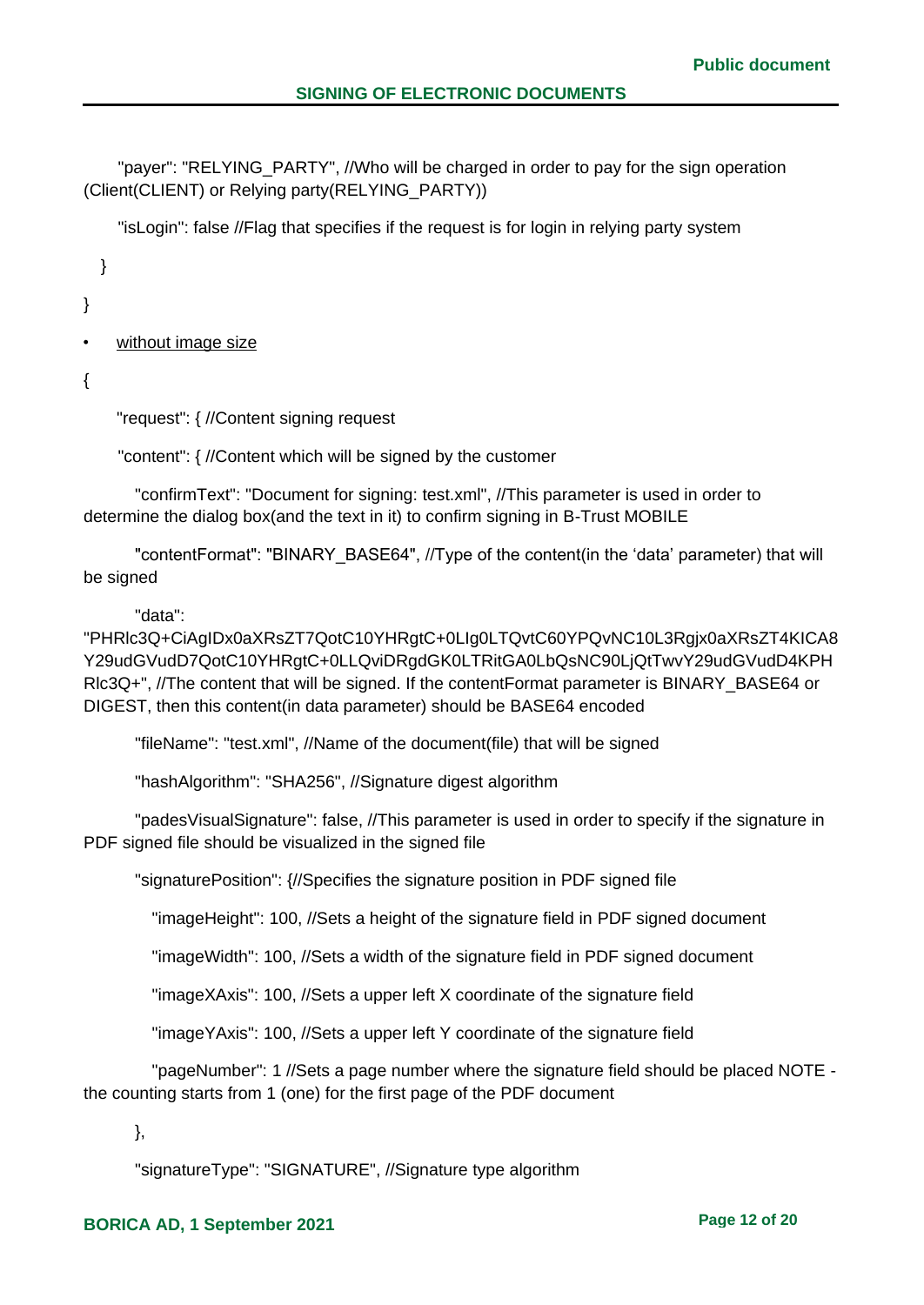"toBeArchived": false //This parameter is used in order to specify that the signed documents should be archived in QLTPS(Qualified Long Term Preservation Service) archive

},

"relyingPartyCallbackId": 12264723, //ID of the request in relying party system

 "callbackURL": "https://borica.bg/callbackURL", //URL address of WS where the relying party will be notified when the request is signed

"payer": "RELYING PARTY", //Who will be charged in order to pay for the sign operation (Client(CLIENT) or Relying party(RELYING\_PARTY))

"isLogin": false //Flag that specifies if the request is for login in relying party system

}

}

#### **RESPONSE HEADERS**

| <b>KEY</b>   | <b>VALUE</b>     |
|--------------|------------------|
| Content-Type | application/json |

### **RESPONSE BODY**

Status code 202 – with image size

{

"data": {

 "callbackId": "65d06715-b556-4a5b-ac8a-bbadfcbedb72", //Callback ID of the signature request. This ID is used to check the status of the signature request with /sign/{callbackId} function

 "qrImage": "/9j/4AAQSkZJRgABAgAAAQABAAD/2wBDAAgG...", //QR image in BASE64 encoded format with requested dimensions

"qrPlain": "", //The link that is encoded in the QR

"validity": "2021-09-13T23:43:13.125+00:00"//Request validity

},

"responseCode": "ACCEPTED", //Response code (status of the response)

"code": "ACCEPTED", //Response code (status of the response)

 "message": "The request has been accepted."//Response message. The message can be localized with 'Accept-language' header

}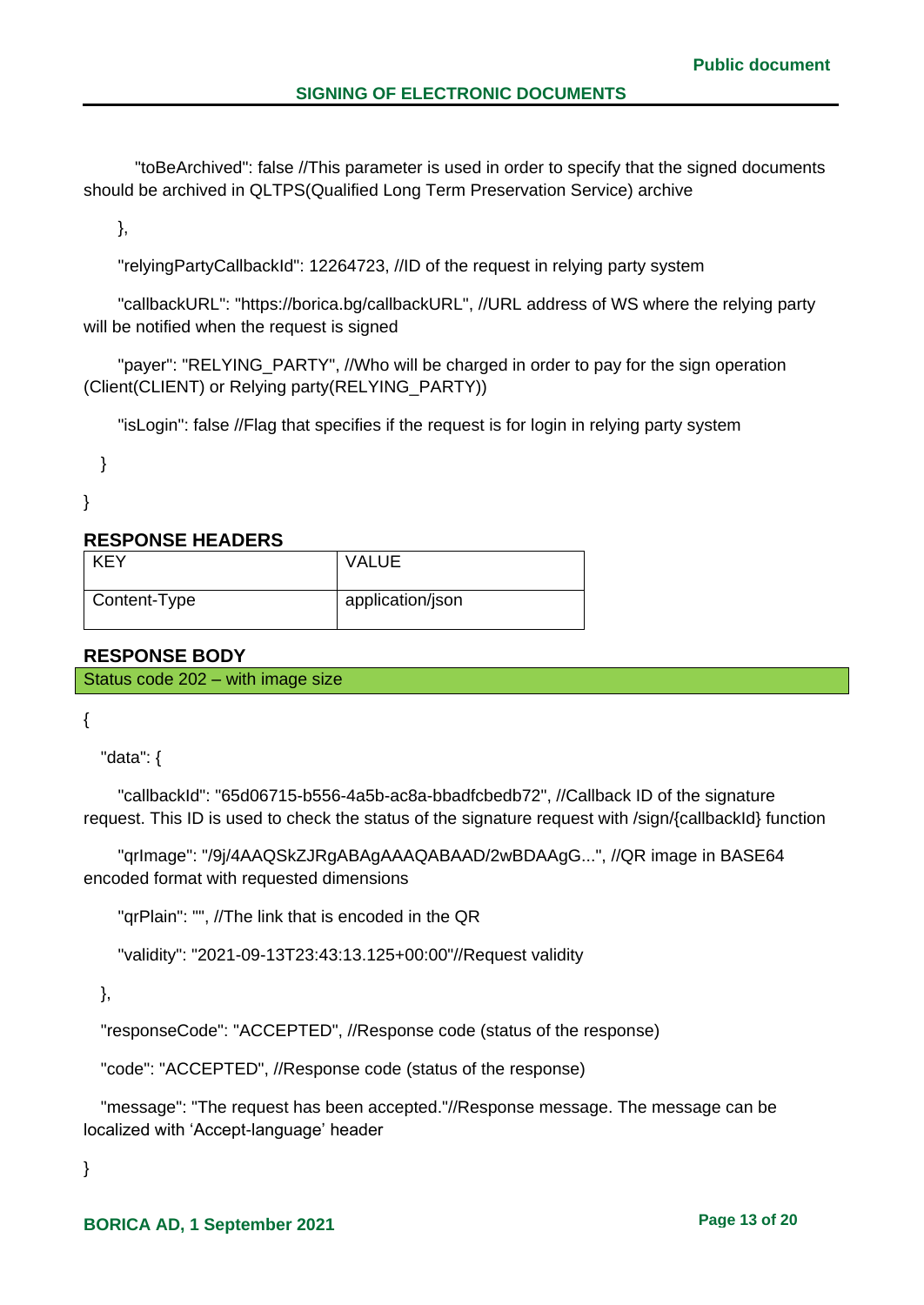Status code 202 – without image size

{

"data": {

 "callbackId": "8f1e7e29-90b4-46a7-887c-866c0d7b7b54", //Callback ID of the signature request. This ID is used to check the status of the signature request with /sign/{callbackId} function

"qrImage": "", //QR image in BASE64 encoded format with requested dimensions

"qrPlain":

"cqesd://f61e17ca314322cc26e0e9d94c0f95bc5c7f0975699034cd6d20a84f16b04c46", //The link that is encoded in the QR

"validity": "2021-09-13T23:42:03.791+00:00"//Request validity

},

"responseCode": "ACCEPTED",

"code": "ACCEPTED",

"message": "The request has been accepted."

}

Status code 400 – when relyingPartyCallbackId is already used

{

"code": "BAD\_REQUEST",

 "message": "The signing request could not be understood by the server due to malformed syntax (invalid request parameters)."

}

Status code 401, 404, 500

- <span id="page-13-0"></span>**2.2 Step 2: CAS uses /sign/{callbackId} function (getSignedResultUsingGET) to check the status of the requested document (using "Polling" mechanism) – same as in Basic Scenario 1**
- <span id="page-13-2"></span><span id="page-13-1"></span>**2.3 Step 3: Download the signed content – same as in Basic Scenario 1**
- **3 Optional Scenario 1 - Receive a client token by profileId and one time password**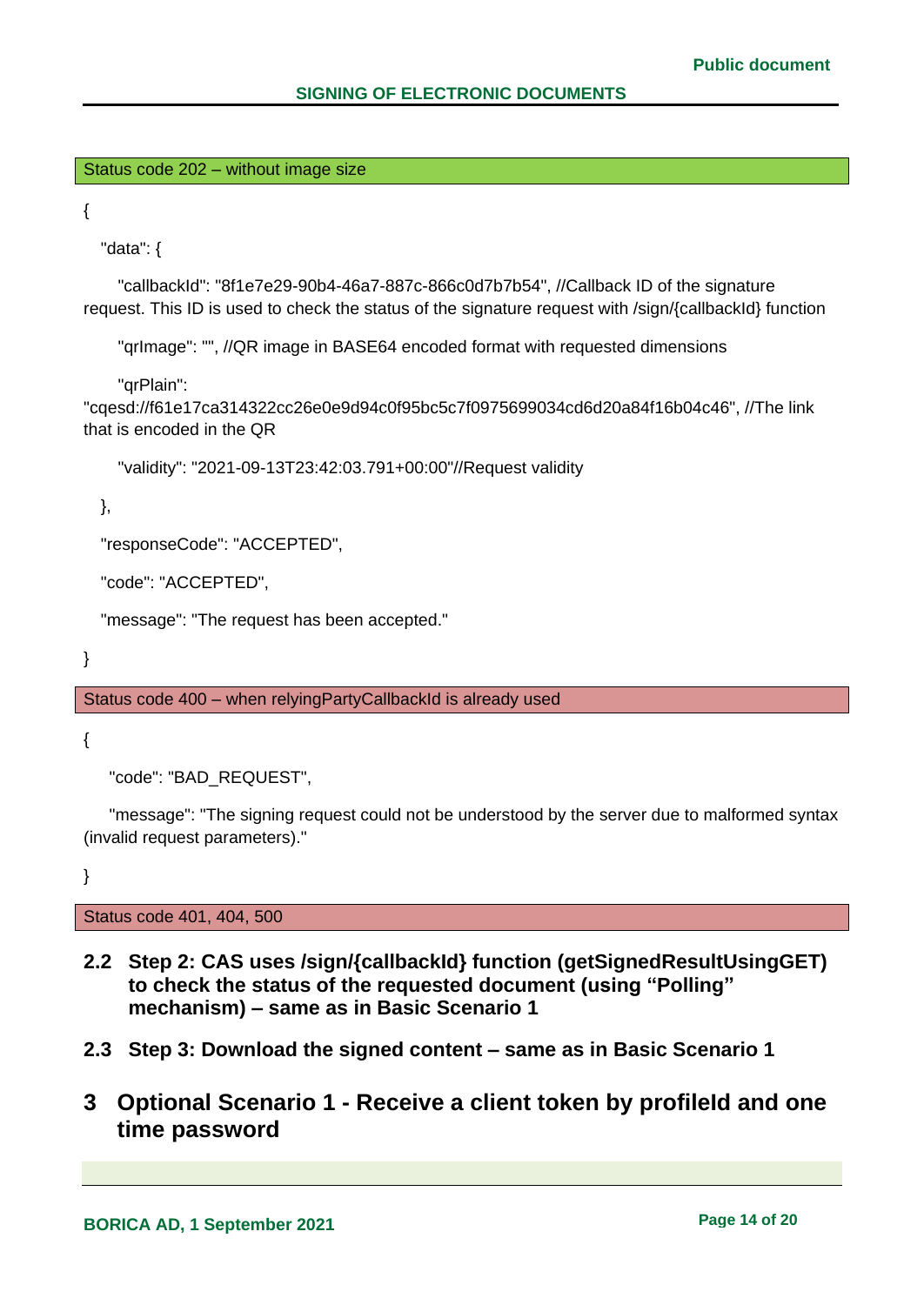#### **URL: [https://cqes-rptest.b-trust.bg/signing-api/v2/a](https://cqes-api.dev.srv/signing-api/v2/)uth METHOD: POST**

**REQUEST HEADERS**

| <b>KEY</b>      | <b>VALUE</b>      | <b>MANDATORY FIELD</b> |
|-----------------|-------------------|------------------------|
| Accept-language | $bg \parallel en$ | false                  |
| relyingPartyID  | 123456789         | true                   |
| Content-Type    | application/json  | true                   |
| accept          | application/json  | true                   |

## **REQUEST BODY**

{

"profileId": "662-8927",

"otp": 202030

}

## **RESPONSE HEADERS**

| <b>KEY</b>   | <b>VALUE</b>     |
|--------------|------------------|
| Content-Type | application/json |

## **RESPONSE BODY**

Status code 200

{

"data": {

 "clientToken": "TPCCBE38004BACB1CB5E053252A010A281C" //Client token that is used by the Relying party to send signing requests to concrete customer

},

"responseCode": "OK", //Response code (status of the response)

"code": "OK", //Response code (status of the response)

 "message": "The request has been executed successfully." //Response message. The message can be localized with 'Accept-language' header

}

Status code 400

{

```
 "code": " BAD_REQUEST",
```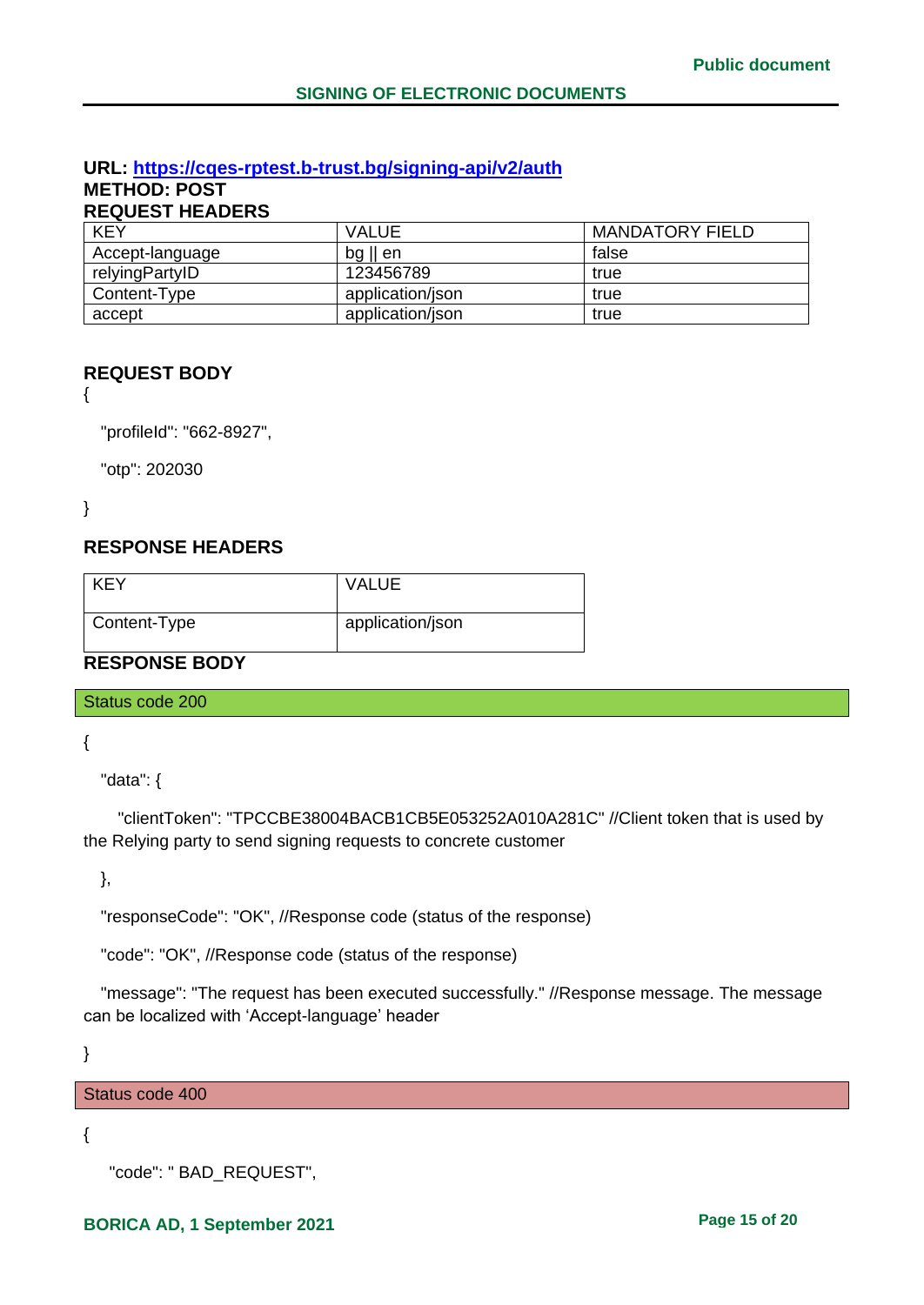"message": "The request could not be understood by the server due to malformed syntax (invalid request parameters)"

}

#### Status code 401

{

"code": "UNAUTHORIZED",

```
 "message": "The request is unauthorized "
```
}

## <span id="page-15-0"></span>**4 Optional Scenario 2 – The Relying party CAS checks if a customer owns Cloud QES and downloads its content**

## **URL[:https://cqes-rptest.b-trust.bg/signing](https://cqes-api.dev.srv/signing-api/v2/)[api/v2/c](https://cqes-api.dev.srv/signing-api/v2/)ert/identity/{identificatorType}/{identityValue} METHOD: GET REQUEST HEADERS**

| <b>KEY</b>      | VALUE            | <b>MANDATORY FIELD</b> |
|-----------------|------------------|------------------------|
| Accept-language | $log$   <br>' en | false                  |
| relyingPartyID  | 123456789        | true                   |
| accept          | application/json | true                   |

#### **REQUEST PARAMETERS**

PATH:

- identificatorType // Type of identifier(EGN, LNC, EMAIL or PHONE)
- identityValue // Value of identifier

### **RESPONSE HEADERS**

| <b>KEY</b>   | <b>VALUE</b>     |
|--------------|------------------|
| Content-Type | application/json |

## **RESPONSE BODY**

Status code 200

{

"data": {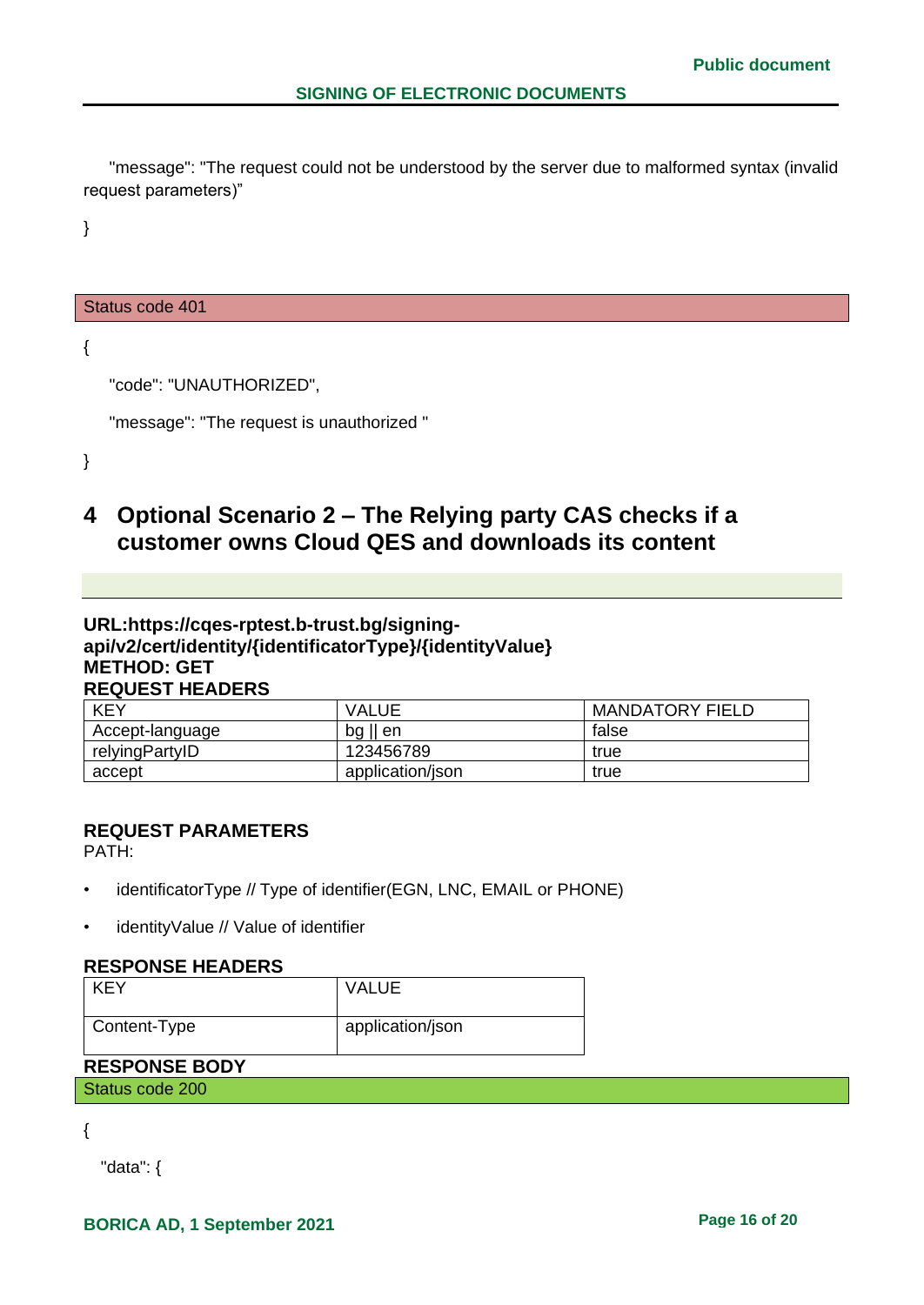"encodedCert": "MIIHLzCCBRegAwIBAgIIbPqNgvSsXHQwDQYJKoZ...", //Customer's X509 certificate(BASE64 encoded) that is issued last

"certReqId": 182961, //Customer's certificate ID(certId)

 "devices": [ //A list with devices that belong to the user and the customer's is associated with them

"Phone SM-J530F Android 9"

]

},

"responseCode": "OK", //Response code (status of the response)

"code": "OK", //Response code (status of the response)

"message": "The request has been executed successfully." //Response message. The message can be localized with 'Accept-language' header

}

Status code 400, 401, 404, 500

## <span id="page-16-0"></span>**5 Optional Scenario 3 – The Relying party CAS downloads customers Cloud QES using profileID**

#### **URL: https://cqes-rptest.b-trust.bg/signing-api/v2/cert/{profileId} METHOD: GET REQUEST HEADERS**

| <b>KEY</b>      | VALUE             | <b>MANDATORY FIELD</b> |
|-----------------|-------------------|------------------------|
| Accept-language | $bg \parallel en$ | false                  |
| relyingPartyID  | 123456789         | true                   |
| accept          | application/json  | true                   |

#### **REQUEST PARAMETERS**

PATH:

• profileId // ProfileId of Cloud Qualified Electronic Signature – can be found in by customer in B-Trust MOBILE application

#### **RESPONSE HEADERS**

| KEY          | <b>VALUE</b>     |
|--------------|------------------|
| Content-Type | application/json |

**RESPONSE BODY**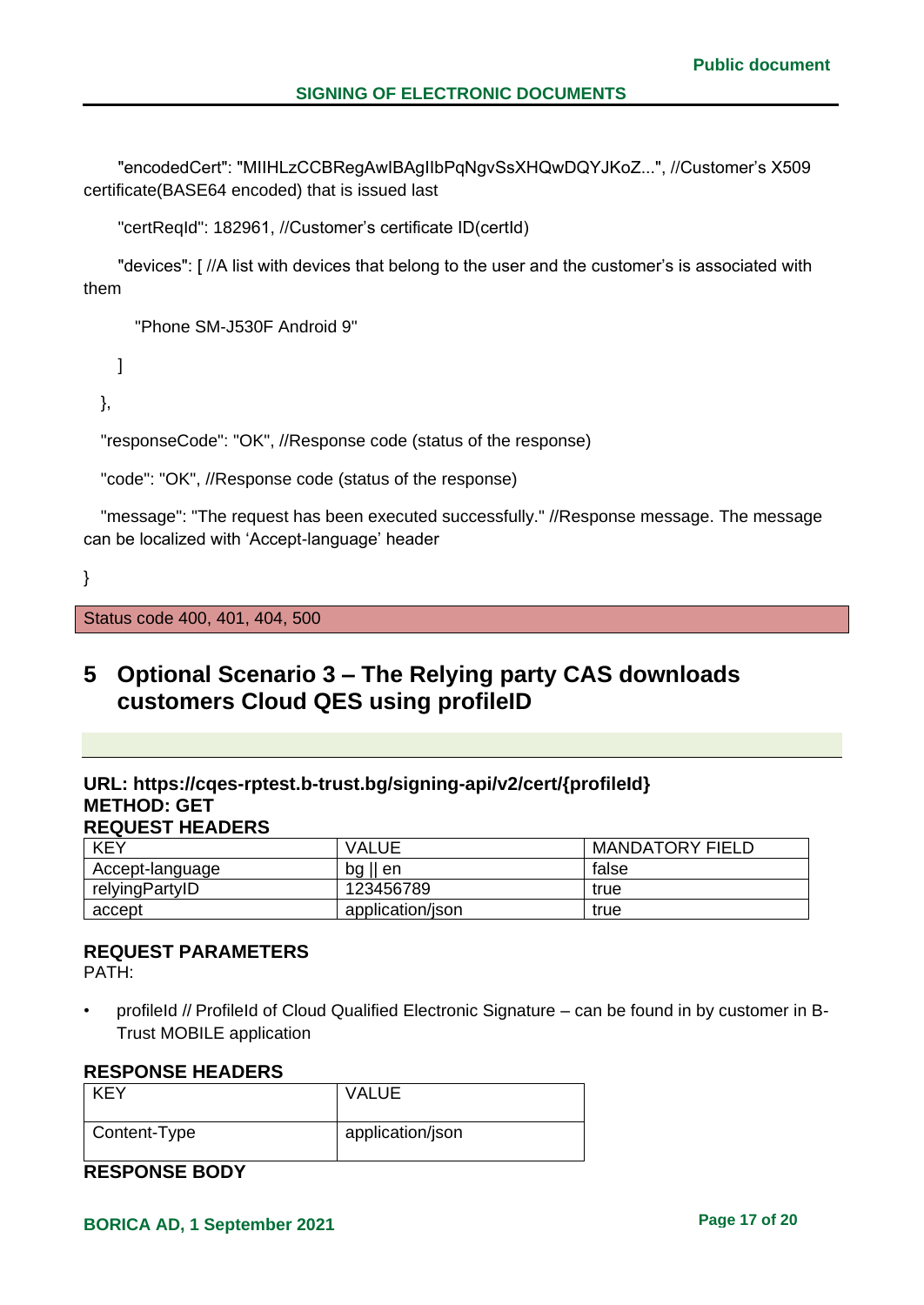#### Status code 200

{

"data": {

 "encodedCert": "MIIHLzCCBRegAwIBAgIIbPqNgvSsXHQwDQYJKoZ...", //Customer's X509 certificate(BASE64 encoded)

},

```
"responseCode": "OK", //Response code (status of the response)
```

```
"code": "OK", //Response code (status of the response)
```
"message": "The request has been executed successfully." //Response message. The message can be localized with 'Accept-language' header

}

Status code 400, 401, 404, 500

## <span id="page-17-0"></span>**6 Optional Scenario 4 – The Relying party CAS downloads archived documents from QLTPS**

If CAS requested that the signed document should be archived this document can be downloaded in the next 10 years with /sign/content/{id} function (getSignedContentUsingGET). This number (id) is received in field SIGNATURE after execute /sign/{callbackId} function.

#### **URL: [https://cqes-rptest.b-trust.bg/signing-api/v2/sign/content/{contentId}](https://cqes-api.dev.srv/signing-api/v2/sign/content/%7bcontentId%7d) METHOD: GET REQUEST HEADERS**

| <b>KEY</b>      | <b>VALUE</b>             | <b>MANDATORY FIELD</b> |
|-----------------|--------------------------|------------------------|
| Accept-language | $bg \parallel en$        | false                  |
| accept          | application/octet-stream | true                   |
| relyingPartyID  | 123456789                | true                   |

## **REQUEST PARAMETERS**

PATH:

• id // Id that is received in field SIGNATURE after execute /sign/{callbackId} operation

#### **RESPONSE HEADERS**

| ⊢ KEV | <b>VALUE</b> |
|-------|--------------|
|       |              |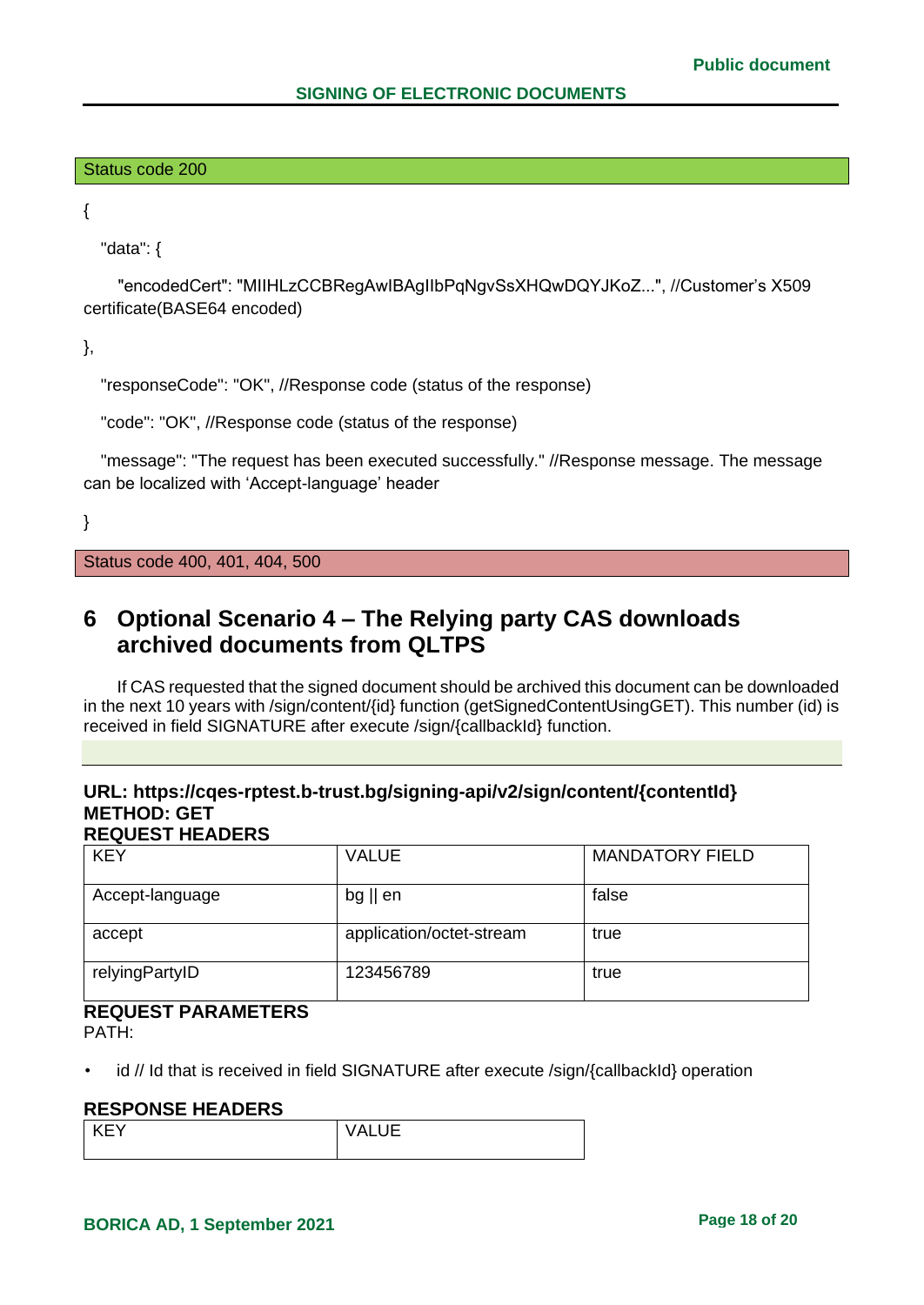| Content-Type | application/xml or       |
|--------------|--------------------------|
|              | application/pdf or       |
|              | application/octet-stream |
|              |                          |

## **RESPONSE BODY**

Status code 200

Content of the signed document

Status code 400, 401, 404, 500

## <span id="page-18-0"></span>**7 Optional Scenario 5 – The Relying party CAS downloads reports(evidences) for archived documents from QLTPS**

CAS uses /sign/report/{id}/{reportType} function(getSignedContentReportUsingGET) in order to download reports(evidences) for archived documents from QLTPS. The id parameter is the callback id received in the corresponding sign operation.

#### **URL: [https://cqes-rptest.b-trust.bg/signing-api/v2/sign/report/{id}/{reportType}](https://cqes-rptest.b-trust.bg/signing-api/v2/sign/report/%7bid%7d/%7breportType%7d) METHOD: GET REQUEST HEADERS**

| <b>KEY</b>      | <b>VALUE</b>             | <b>MANDATORY FIELD</b> |
|-----------------|--------------------------|------------------------|
| Accept-language | $bg \parallel en$        | false                  |
| accept          | application/octet-stream | true                   |
| relyingPartyID  | 123456789                | true                   |

## **REQUEST PARAMETERS**

PATH:

- id // Id that is received in field SIGNATURE after execute /sign/{callbackId} operation
- reportType // QLTPS report type (SIMPLE or DETAILED)

#### **RESPONSE HEADERS**

| KFY          | <b>VALUE</b>                                                         |
|--------------|----------------------------------------------------------------------|
| Content-Type | application/xml or<br>application/pdf or<br>application/octet-stream |

## **RESPONSE BODY**

Status code 200

Content of the QLTPS/QSVS report